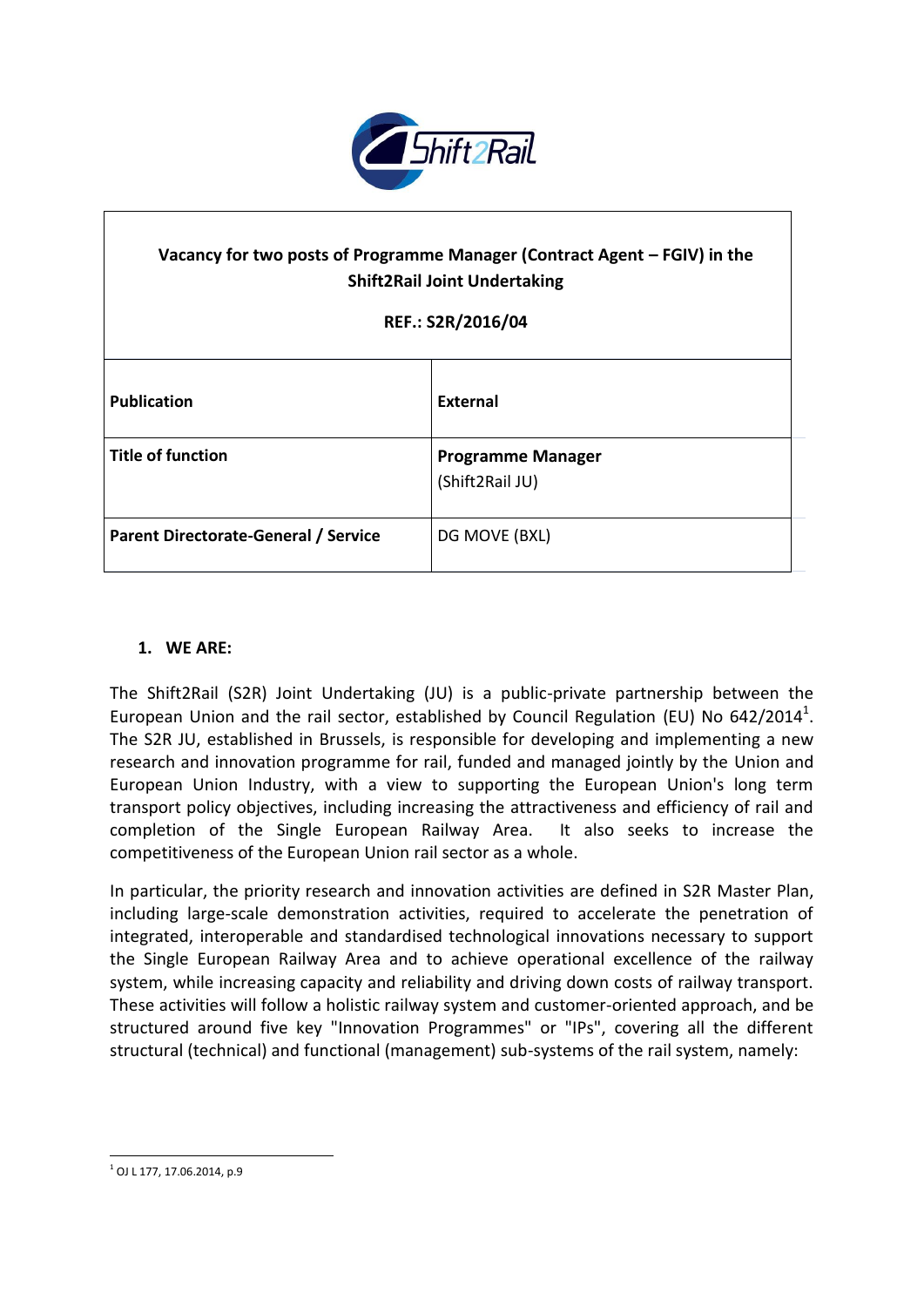- IP1: Cost-efficient and Reliable Trains, including high capacity trains and high speed trains;
- IP2: Advanced Traffic Management & Control Systems;
- IP3: Cost-efficient, Sustainable and Reliable High Capacity Infrastructure;
- IP4: IT Solutions for Attractive Railway Services;
- IP5: Technologies for Sustainable & Attractive European Freight.

The S2R JU developed with its Members a long-term investment planning document, which translates the strategic research and innovation priorities of the S2R Master Plan into concrete actions, milestones and deliverables to be undertaken collaboratively by the S2R JU in the period up to 2024: the S2R Multi-Annual Action Plan (MAAP). The document is the basis for preparing each Annual Work Plan of the S2R JU, thereby helping to ensure continuity and synchronicity of investments, which will be further detailed in calls for proposals to award the R&I activities to be realized.

For further information please consult the following website:<http://www.shift2rail.org/>

# **2. JOB DESCRIPTION:**

The Programme Manager will work under the supervision of the Programme Coordinator. The Programme Manager will assist in managing the JU Programme, in particular implementing the Master Plan and, more specifically, the Multi-Annual Action Plan.

He/she should act as the S2R JU Business Partner of Projects within his/her remit and, in particular, shall:

- have the overall responsibility for the successful planning, monitoring and closure of the projects within his/her portfolio, ensuring consistency with the Multi-Annual Action plan and the S2R JU overall Programme;
- organize project reviews, as well as any other relevant progress reviews, and operationally assess projects deliverables and milestones;
- support the evaluation of received proposals or tenders following S2R calls;
- ensure follow up of Innovation Programme Steering Committees and Cross Cutting Activities and ensure their work alignment with the Master Plan objectives;
- ensure follow up of S2R Working Groups (System integration, Users Requirements and Implementation) as needed;
- maintain regular direct contacts with :
	- o the Members, in particular the IP/CCA coordinators and the Union, represented by the European Commission
	- o the European Railway Agency
- draft reports, relevant project documents, etc.;
- establish relevant contacts with projects led by national authorities and/or other organisations and stakeholders, such as ERRAC;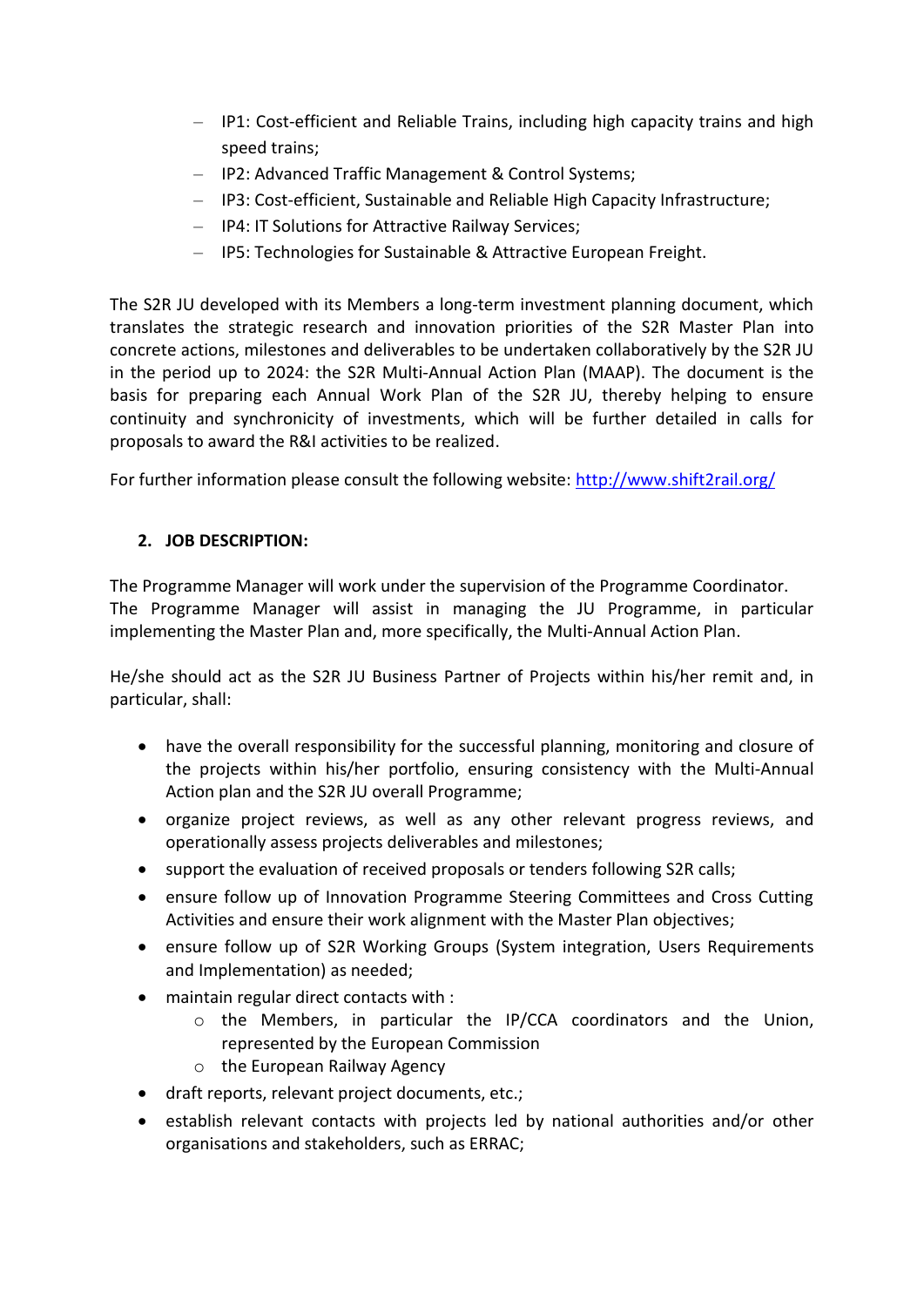- represent, as delegated by the Executive Director, the JU as necessary;
- contribute to the technical dissemination and communication policy of the S2R JU;
- execute any other tasks as deemed necessary in the interest of the service.

#### **3. WE LOOK FOR:**

#### **A) Eligibility criteria**

Candidates will be considered eligible for selection on the basis of the following formal criteria to be fulfilled by the deadline for applications:

1. To have a level of education which corresponds to completed university studies of at least three years attested by a diploma

2. To have a thorough knowledge of one of the official Community languages and a satisfactory knowledge of a second of these languages to the extent necessary to perform his/her duties;

- 3. Be a national of a Member State of the European Union;
- 4. To be entitled to his or her full rights as a citizen;

5. To have fulfilled any obligations imposed by the applicable laws concerning military service;

6. To meet the character requirements for the duties involved;

7. To be physically fit to perform the duties linked to the post. $<sup>2</sup>$ </sup>

#### **B) Selection criteria**

1

Successful candidates should have:

#### **1) Essential qualifications and experience**

- At least 3 years professional experience<sup>3</sup> acquired in positions related to the profile of the post, in particular project management;
- Demonstrated knowledge or at least 2 years of professional experience in railways business (research, operational, technical, maintenance, economics, etc.);
- Very good command of both written and spoken English;

#### **2) Advantageous qualifications and experience**

- Exposure to FP7, H2020 or other EU and/or national programmes;

 $^2$  Before the appointment, a successful candidate shall be medically examined by one of the European Institutions' medical officers in order that Shift2Rail may be satisfied that he/she fulfils the requirement of article 28 (e) of the Staff Regulations of the Officials of the European Communities.

<sup>&</sup>lt;sup>3</sup> Professional experience is counted only from the date the candidate obtained the diploma required for being eligible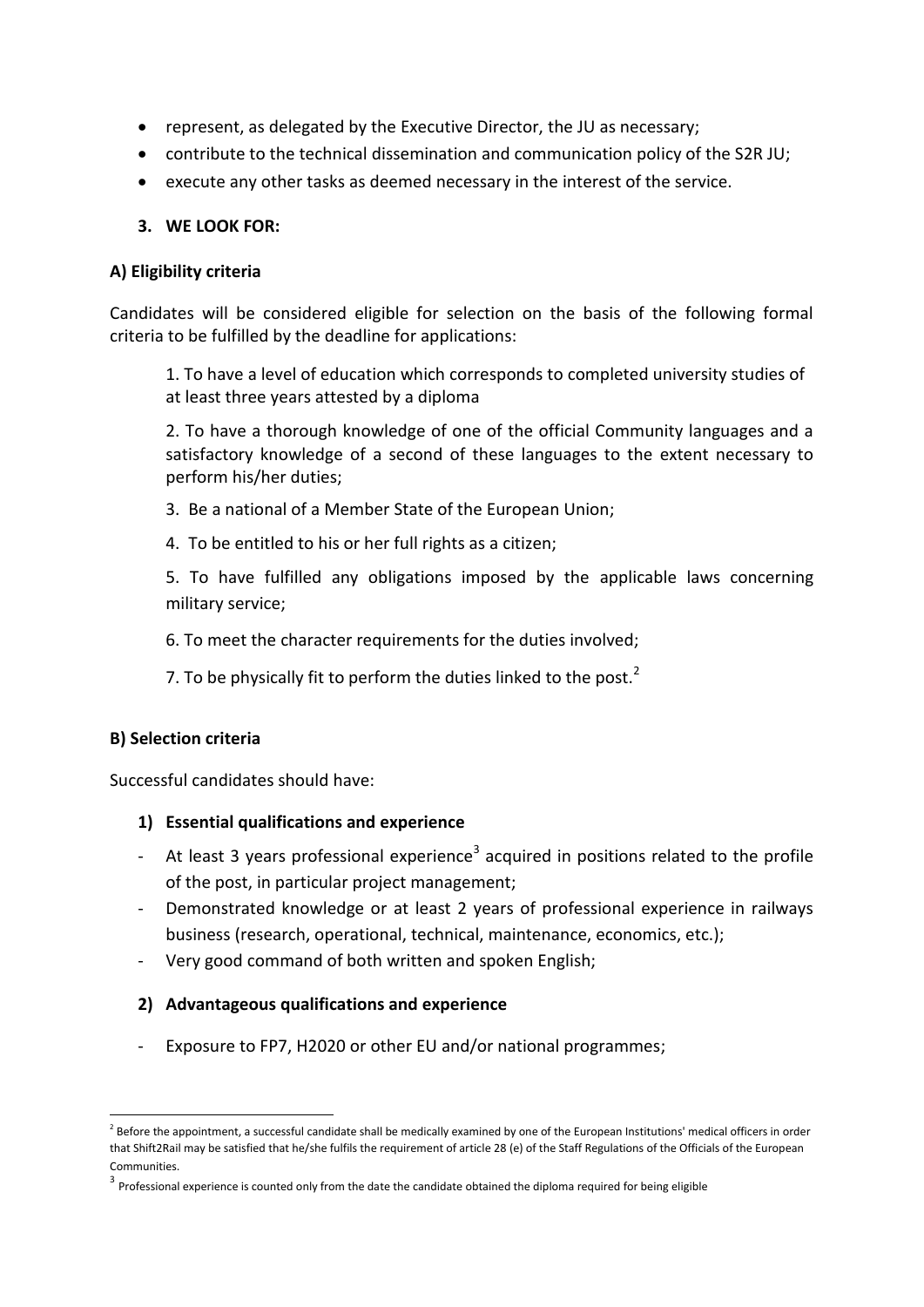### **3) Behavioural competences**

- Motivation open and positive attitude;
- Good inter-personal and communication skills;
- High degree of organisational skills and ability to appreciate and follow priorities;
- Ability to work under pressure and respect tight deadlines;
- Sense of initiative, flexibility and team spirit.

For each of the selection criteria listed above, candidates are invited to (briefly) explain in their motivation letter in which position, activities and responsibilities they acquired their skills.

#### **4. INDEPENDENCE AND DECLARATION OF INTERESTS**

The Programme Manager will be required to make a declaration of commitment to act independently in the public interest and to make a declaration in relation to interests which might be considered prejudicial to his/her independence.

#### **5. SELECTION PROCEDURE**

The selection procedure includes the following steps:

- After registration, each application will be checked in order to verify that it meets the eligibility criteria;
- All eligible applications will be evaluated by a Selection Committee based on the selection criteria defined in this vacancy notice;
- The best-qualified candidates, those who obtained the highest number of points within the evaluation, will be short-listed for a written test and an interview;
- During the interview, the Selection Committee will examine each candidate's profile and will assess their relevancy to the post. The minimum threshold to pass the written test and the interview is 50% of the total points allocated to each one of them. Passing the written test and the interview does not guarantee inclusion on the reserve list;
- Candidates will be requested to bring with them on the day of the interview and written test photocopies of all the supporting documents for their educational qualifications and employment necessary to prove that they meet the eligibility criteria. Shift2Rail JU has the right to disqualify applicants who fails to submit all the required documents;
- Following the written tests and the interviews, the Selection Committee will recommend to the Appointing Authority the most suitable candidate(s) for the post to be placed on a reserve list. Inclusion on the reserve list does not guarantee recruitment;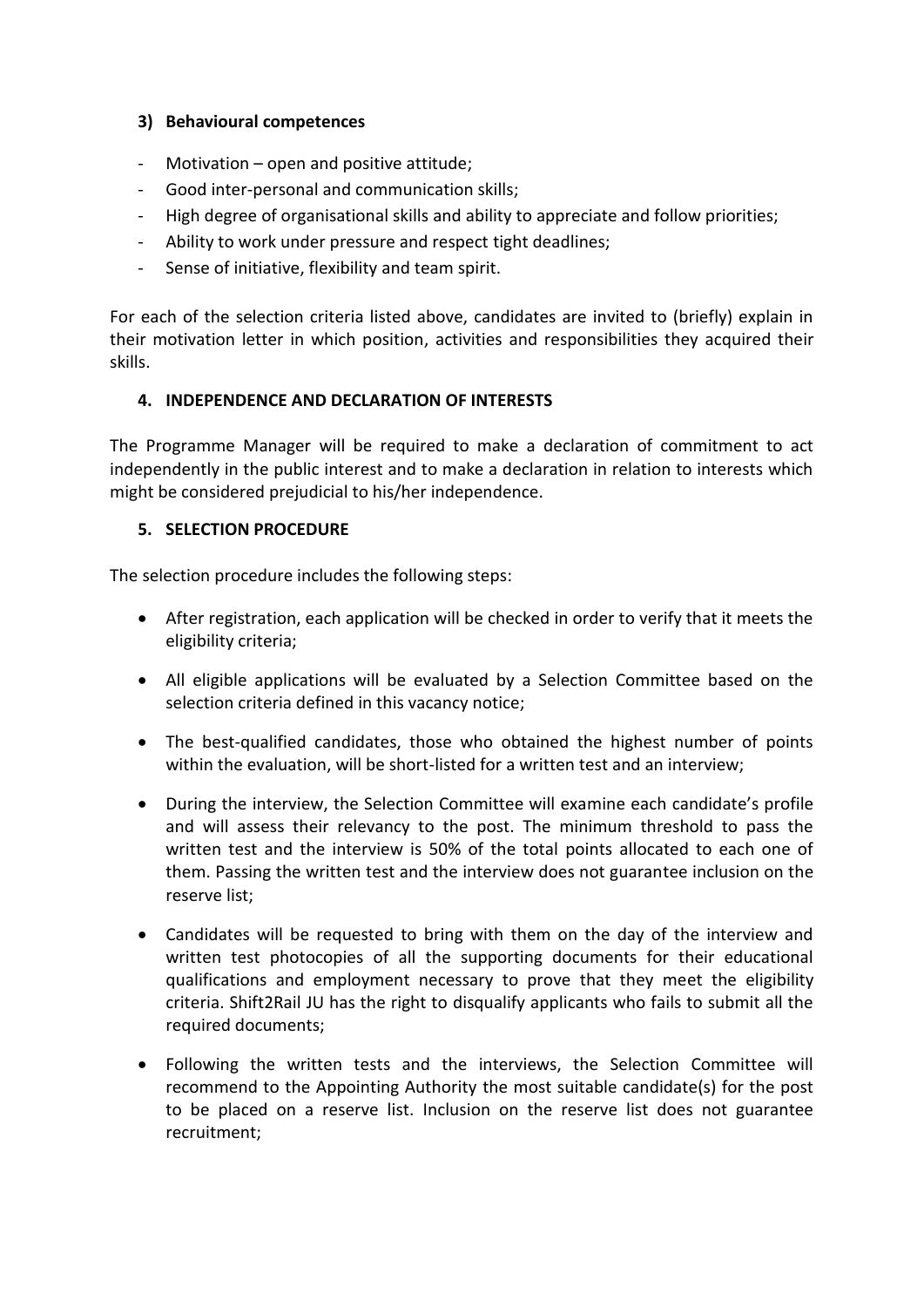The reserve list will be presented to the Appointing Authority who may decide to convene a second interview and ultimately will appoint the successful candidate(s) to the post(s).

The reserve list will be valid until 31/12/2017. Its validity may be extended by the decision of the Executive Director.

# **6. EQUAL OPPORTUNITIES**

The S2R JU, as a European Union body, applies a policy of equal opportunities and nondiscrimination in accordance with Article 1d of the Staff Regulations.

# **7. CONDITIONS OF EMPLOYMENT**

The successful candidates will be appointed by the Director of the S2R JU as a contract agent at FG IV pursuant to Article 3a of the Conditions of Employment of Other Servants of the European Communities for a period of 3 years, which may be renewed.

Candidates should note the requirement under the Conditions of Employment of Other Servants for all new staff to complete successfully a probationary period.

The conditions of employment of contract staff under the terms of Article 3a can be consulted at the following address:

[http://europa.eu/epso/doc/rules\\_ca\\_comm\\_en.pdf](http://europa.eu/epso/doc/rules_ca_comm_en.pdf)

# **8. PAY AND WELFARE BENEFITS**

The pay of staff members consists of a basic salary supplemented with specific allowances, including expatriation or family allowances. The provisions guiding the calculation of these allowances can be consulted in the Conditions of Employment of Other Servants available at the following address:

http://eur-lex.europa.eu/LexUriServ/LexUriServ.do?uri=CONSLEG:1962R0031:20140101:EN:PDF

Salaries are exempted from national tax, instead a Community tax at source is paid.

The place of employment is Brussels, where the Joint Undertaking is based.

# **9. APPLICATION PROCEDURE**

 $\overline{\phantom{a}}$ 

For applications to be valid, candidates must submit:

• a detailed and updated **curriculum vitae** in European CV format in English<sup>4</sup>. The CV must imperatively refer to the job requirements as listed in the present vacancy notice and reflect how, in the candidate's view, she/he holds the skills and competences mentioned therein. Applications that are incomplete will be disqualified.

<sup>&</sup>lt;sup>4</sup> The Selection Committee will ensure that no undue advantage is given to native speakers of this language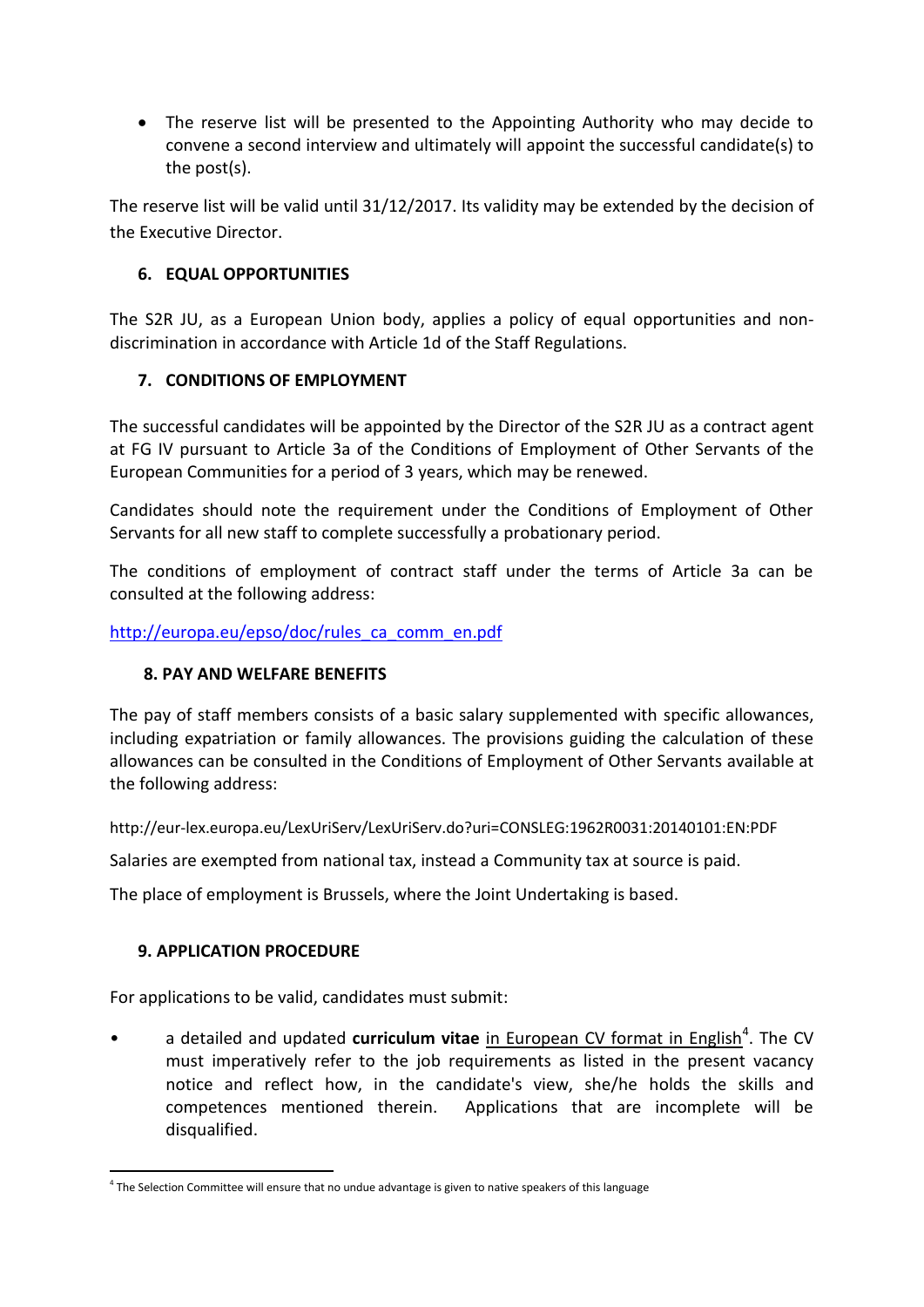• a letter of motivation (1 page maximum) in English<sup>5</sup> explaining why the candidate is interested in the post within Shift2Rail JU and what her/his added value would be if selected, in relation to the job requirements listed in the present vacancy notice.

Applications should be sent by email t[o jobs@shift2rail.europa.eu](mailto:jobs@shift2rail.europa.eu) with the following subject line '**SURNAME\_Name\_S2R.2016.04'**

Supporting documents (e.g. certified copies of degrees/diplomas, references, proof of experience etc.) should not be sent at this stage but must be submitted at a later stage of the procedure if requested.

In order to facilitate the selection process, all communications to candidates concerning this vacancy will be in English.

If at any stage in the procedure it is established that any of the information a candidate provided is incorrect, the candidate in question will be disqualified.

#### **10. CLOSING DATE**

Applications must be sent no later than **05/10/2016**, **17h00 Brussels time**. Applications sent after this date will not be considered.

#### **11. IMPORTANT INFORMATION FOR APPLICANTS**

Applicants are reminded that the work of the selection committees is confidential. It is forbidden for applicants to make direct or indirect contact with members of these committees, or for anybody to do so, on their behalf.

# **12. APPEAL PROCEDURE**

If a candidate considers that he/she has been adversely affected by a particular decision, he/she can:

▪ lodge a complaint under Article 90(2) of the Staff Regulations of Officials of the European Union and Conditions of employment of other servants of the European Union, at the following address:

Shift2Rail Joint Undertaking Human Resources Department Avenue de la Toison d'Or, 56-60 B-1060 Brussels Belgium

**.** 

The complaint must be lodged within 3 months. The time limit for initiating this type of procedure starts to run from the time the candidate is notified of the action adversely affecting him/her.

<sup>&</sup>lt;sup>5</sup> The Selection Committee will ensure that no undue advantage is given to native speakers of this language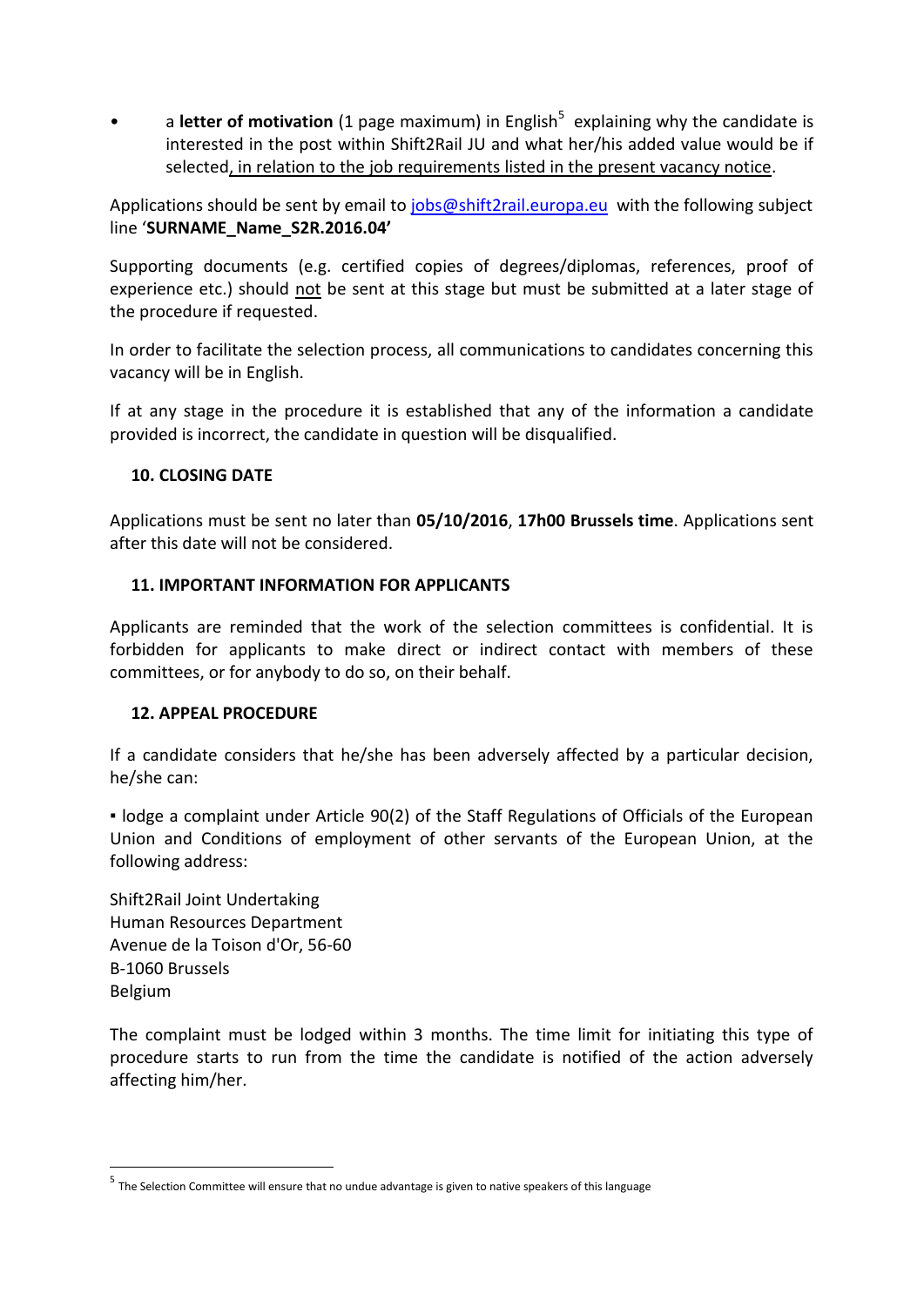▪ submit a judicial appeal under Article 270 of the Treaty on the Functioning of the EU (ex Art. 236 of the EC Treaty) and Article 91 of the Staff Regulations of Officials of the European Union to the:

European Union Civil Service Tribunal Boulevard Konrad Adenauer Luxembourg 2925 LUXEMBOURG

For details of how to submit an appeal, please consult the website of the European Union Civil Service Tribunal: [http://curia.europa.eu/jcms/jcms/Jo1\\_6308/.](http://curia.europa.eu/jcms/jcms/Jo1_6308/) The time limits for initiating this type of procedure (see Staff Regulations as amended by Council Regulation (EC) No 723/2004 of 22 March 2004, published in Official Journal of the European Union L 124 of 27 April 2004  $-$  [http://eur-lex.europa.eu\)](http://eur-lex.europa.eu/) start to run from the time you become aware of the act allegedly prejudicing your interests.

▪ make a complaint to the European Ombudsman:

European Ombudsman 1 avenue du Président Robert Schuman CS 30403 67001 Strasbourg Cedex FRANCE [http://www.ombudsman.europa.eu](http://www.ombudsman.europa.eu/)

Please note that complaints made to the Ombudsman have no suspensive effect on the period laid down in Articles 90(2) and 91 of the Staff Regulations for lodging complaints or for submitting appeals to the Civil Service Tribunal under Article 270 of the Treaty on the Functioning of the EU (ex Art. 236 TEC). Please note also that, under Article 2(4) of the general conditions governing the performance of the Ombudsman's duties, any complaint lodged with the Ombudsman must be preceded by the appropriate administrative approaches to the institutions and bodies concerned.

# **13. PROTECTION OF PERSONAL DATA**

The Shift2Rail Joint Undertaking is committed to ensuring that candidates' personal data are processed as required by Regulation (EC) N°45/2001 of the European Parliament and of the Council of 18 December 2000 on the protection of individuals with regard to the processing of personal data by the Community institutions and bodies and on the free movement of such data. This applies in particular to the confidentiality and security of such data.

Controller, purpose of the processing, recipients of the data - The controller responsible for the processing operation is the Shift2Rail Joint Undertaking. Data are processed for the purpose of organising the selection and recruitment; they are only disclosed to persons involved in the selection and/or recruitment.

Right of access - Data subjects are entitled to access their data by sending an email to the data protection officer (info@shift2rail.europa.eu).